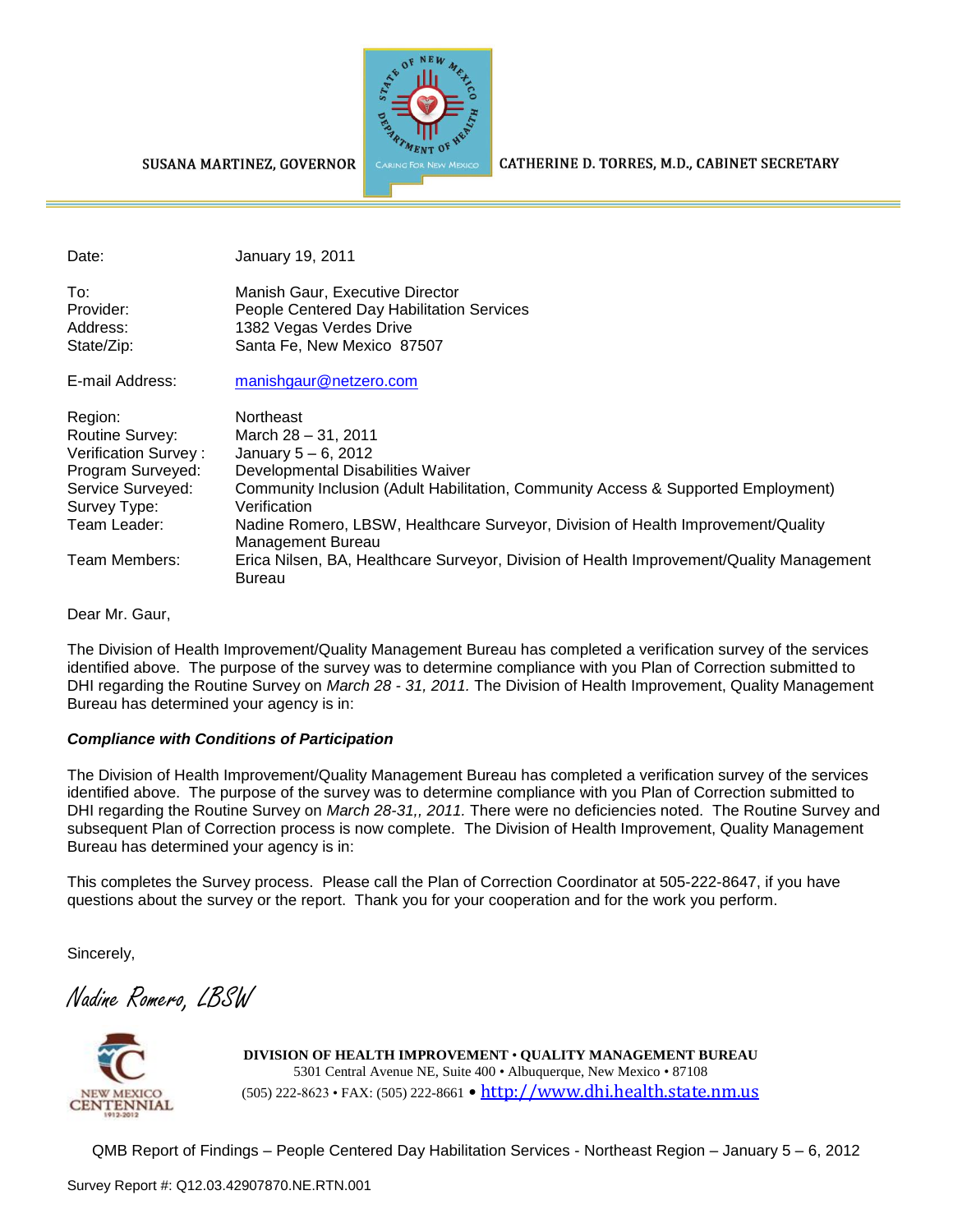Nadine Romero, LBSW Team Lead/Healthcare Surveyor Division of Health Improvement Quality Management Bureau

2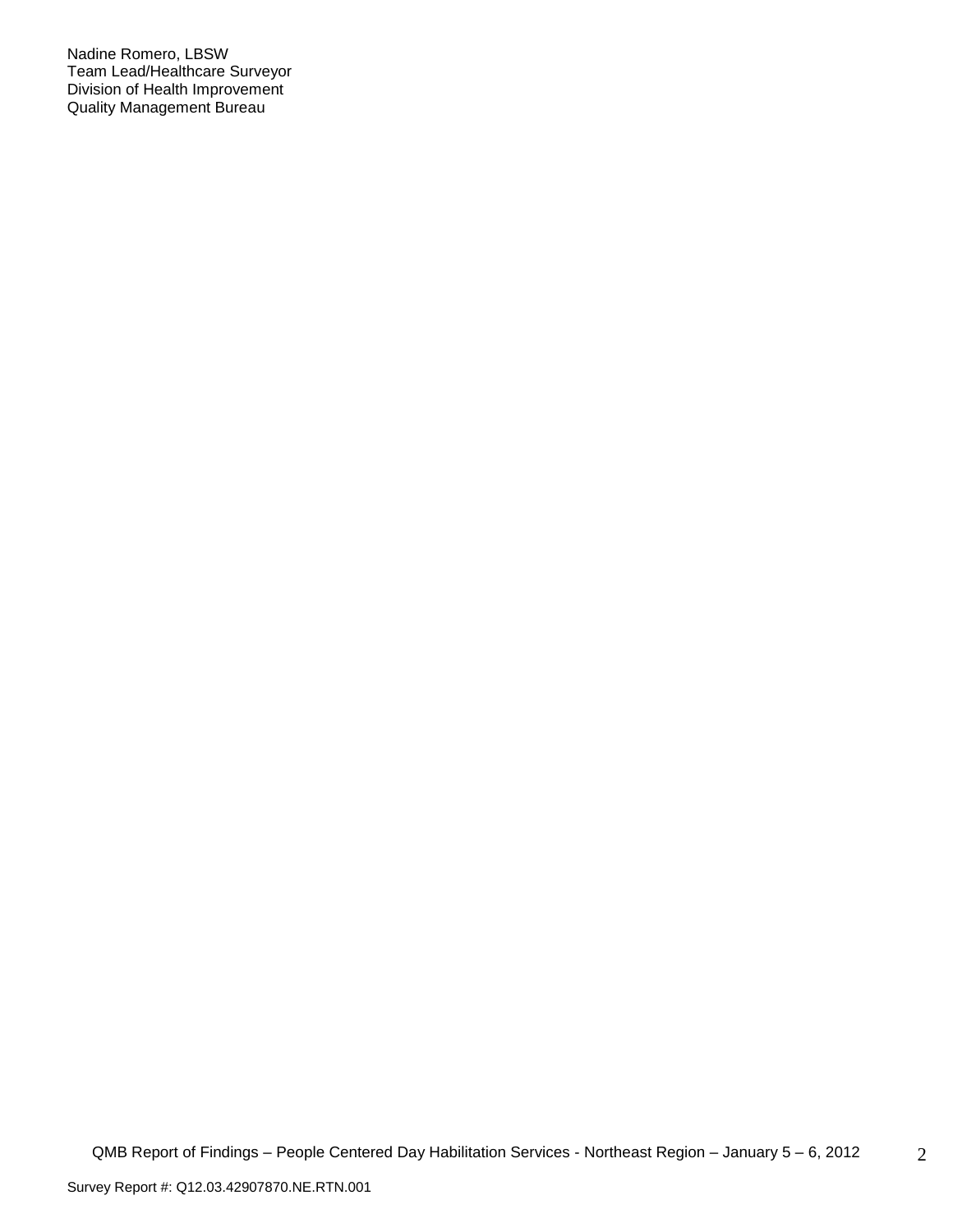| <b>Survey Process Employed:</b>            |                                                                                                                                                             |                                                                                                                                                                                                    |  |  |  |
|--------------------------------------------|-------------------------------------------------------------------------------------------------------------------------------------------------------------|----------------------------------------------------------------------------------------------------------------------------------------------------------------------------------------------------|--|--|--|
|                                            |                                                                                                                                                             |                                                                                                                                                                                                    |  |  |  |
| <b>Entrance Conference Date:</b>           | January 5, 2012                                                                                                                                             |                                                                                                                                                                                                    |  |  |  |
| Present:                                   | <b>Person Centered Day Habilitation Services</b><br>Manish Gaur, Executive Director<br>Angelica Duran, Office Manager                                       |                                                                                                                                                                                                    |  |  |  |
|                                            | <b>DOH/DHI/QMB</b>                                                                                                                                          | Nadine Romero, LBSW, Team Lead/Healthcare Surveyor<br>Erica Nilsen, BA, Healthcare Surveyor                                                                                                        |  |  |  |
| <b>Exit Conference Date:</b>               | January 5, 2012                                                                                                                                             |                                                                                                                                                                                                    |  |  |  |
| Present:                                   | <b>Person Centered Day Habilitation Services</b><br>Manish Gaur, Executive Director<br>Angelica Duran, Office Manager                                       |                                                                                                                                                                                                    |  |  |  |
|                                            | <b>DOH/DHI/QMB</b>                                                                                                                                          | Nadine Romero, LBSW, Team Lead/Healthcare Surveyor<br>Erica Nilsen, BA, Healthcare Surveyor                                                                                                        |  |  |  |
| <b>Administrative Locations Visited</b>    | Number:                                                                                                                                                     | 1                                                                                                                                                                                                  |  |  |  |
| <b>Total Sample Size</b>                   | Number:                                                                                                                                                     | 6<br>1 - Jackson Class Members<br>7 - Non-Jackson Class Members<br>5 - Adult Habilitation<br>1 - Community Access<br>1 - Supported Employment                                                      |  |  |  |
| Person Served Records Reviewed             | Number:                                                                                                                                                     | 6                                                                                                                                                                                                  |  |  |  |
| Direct Service Professionals Interviewed   | Number:                                                                                                                                                     | 6                                                                                                                                                                                                  |  |  |  |
| Direct Service Professionals Record Review | Number:                                                                                                                                                     | 12                                                                                                                                                                                                 |  |  |  |
| <b>Service Coordinator Record Review</b>   | Number:                                                                                                                                                     | 1                                                                                                                                                                                                  |  |  |  |
| <b>Administrative Files Reviewed</b>       | <b>Billing Records</b><br>$\bullet$<br><b>Medical Records</b><br><b>Personnel Files</b><br><b>Training Records</b><br>$\bullet$<br><b>Evacuation Drills</b> | <b>Incident Management Records</b><br>Agency Policy and Procedure<br><b>Caregiver Criminal History Screening Records</b><br><b>Employee Abuse Registry</b><br>Quality Assurance / Improvement Plan |  |  |  |

- CC: Distribution List: DOH Division of Health Improvement
	- DOH Developmental Disabilities Supports Division
	- DOH Office of Internal Audit
	- HSD Medical Assistance Division

QMB Report of Findings – People Centered Day Habilitation Services - Northeast Region – January 5 – 6, 2012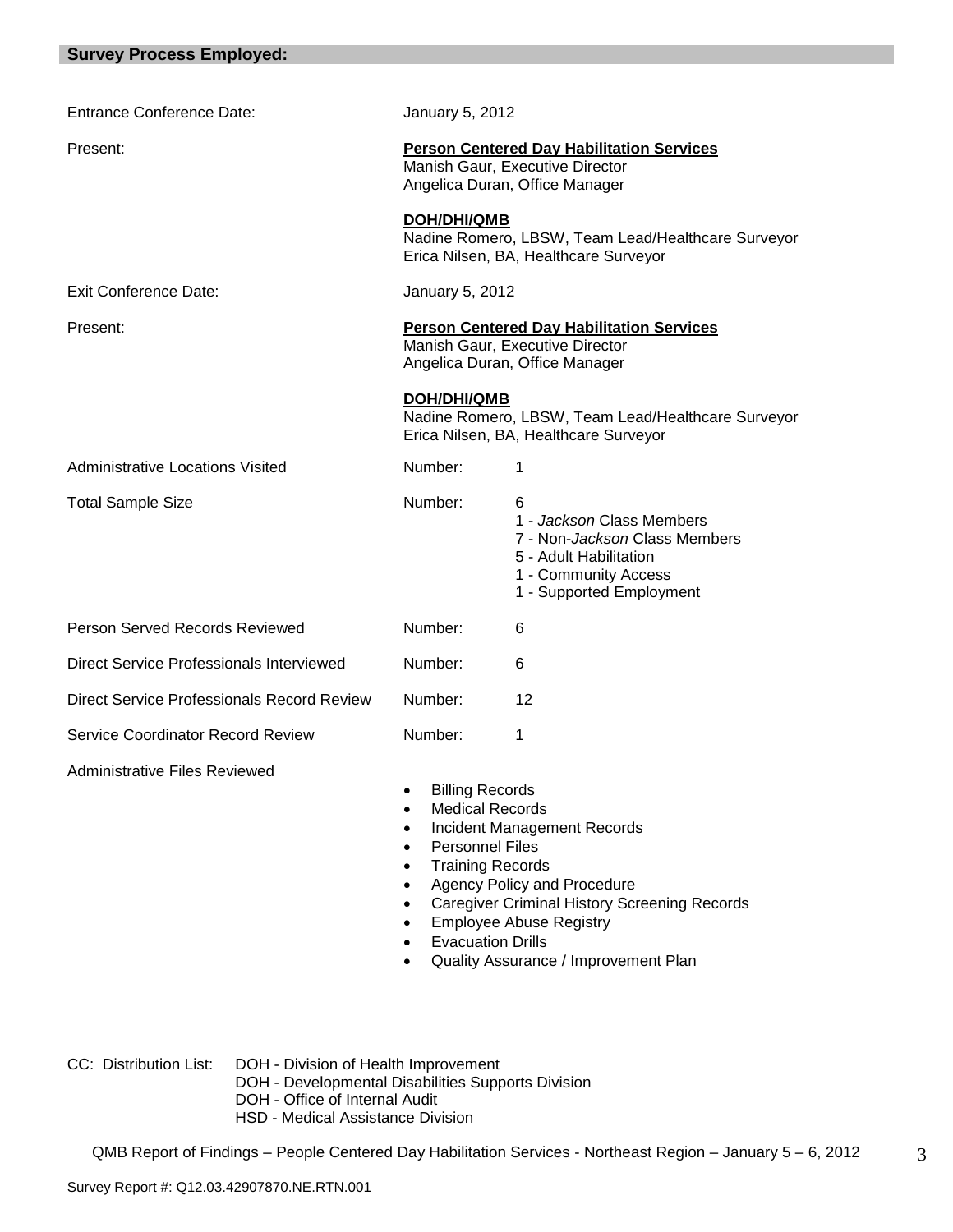| Agency:                     | <b>People Centered Day Habilitation Services - Northeast Region</b>               |
|-----------------------------|-----------------------------------------------------------------------------------|
| Program:                    | Developmental Disabilities Waiver                                                 |
| Service:                    | Community Inclusion (Adult Habilitation, Community Access & Supported Employment) |
| Monitoring Type:            | <b>Verification Survey</b>                                                        |
| <b>Routine Survey:</b>      | March 28 – 31, 2011                                                               |
| <b>Verification Survey:</b> | January 5 – 6, 2012                                                               |

| <b>Standard of Care</b>                                                                                  | March 28 - 31, 2011 Deficiencies | January 5 – 6, 2012<br><b>Verification Survey - New and Repeat</b><br><b>Deficiencies</b> |
|----------------------------------------------------------------------------------------------------------|----------------------------------|-------------------------------------------------------------------------------------------|
| Tag # 1A06 Provider Agency Policy and<br><b>Procedure Requirements</b>                                   | Scope and Severity Rating: C     | Completed                                                                                 |
| Tag # 1A08 Agency Case File                                                                              | Scope and Severity Rating: B     | Completed                                                                                 |
| Tag # 1A08.1 Agency Case File - Progress<br><b>Notes</b>                                                 | Scope and Severity Rating: A     | Completed                                                                                 |
| Tag # 1A11.1 (CoP) Transportation Training                                                               | Scope and Severity Rating: E     | Completed                                                                                 |
| Tag # 1A15 Healthcare Documentation - Nurse<br>Contract/Employee                                         | Scope and Severity Rating: F     | Completed                                                                                 |
| Tag # 1A15.1 Nurse Availability                                                                          | Scope and Severity Rating: E     | Completed                                                                                 |
| Tag # 1A15.2 & 5109 - Healthcare<br>Documentation                                                        | Scope and Severity Rating: E     | Completed                                                                                 |
| Tag #1A20 DSP Training Documents                                                                         | Scope and Severity Rating: F     | Completed                                                                                 |
| Tag # 1A26 (CoP) COR / EAR                                                                               | Scope and Severity Rating: F     | Completed                                                                                 |
| Tag # 1A27 (CoP) Late & Failure to Report                                                                | Scope and Severity Rating: D     | Completed                                                                                 |
| Tag # 1A27.2 (CoP) Duty to Report - IR's Filed<br>During On-Site and/or IR's Not Reported by<br>Provider | Scope and Severity Rating: D     | Completed                                                                                 |
| Tag # 1A28.1 (CoP) Incident Mgt. System -                                                                | Scope & Severity Rating: F       | Completed                                                                                 |

QMB Report of Findings – People Centered Day Habilitation Services - Northeast Region – January 5 – 6, 2012